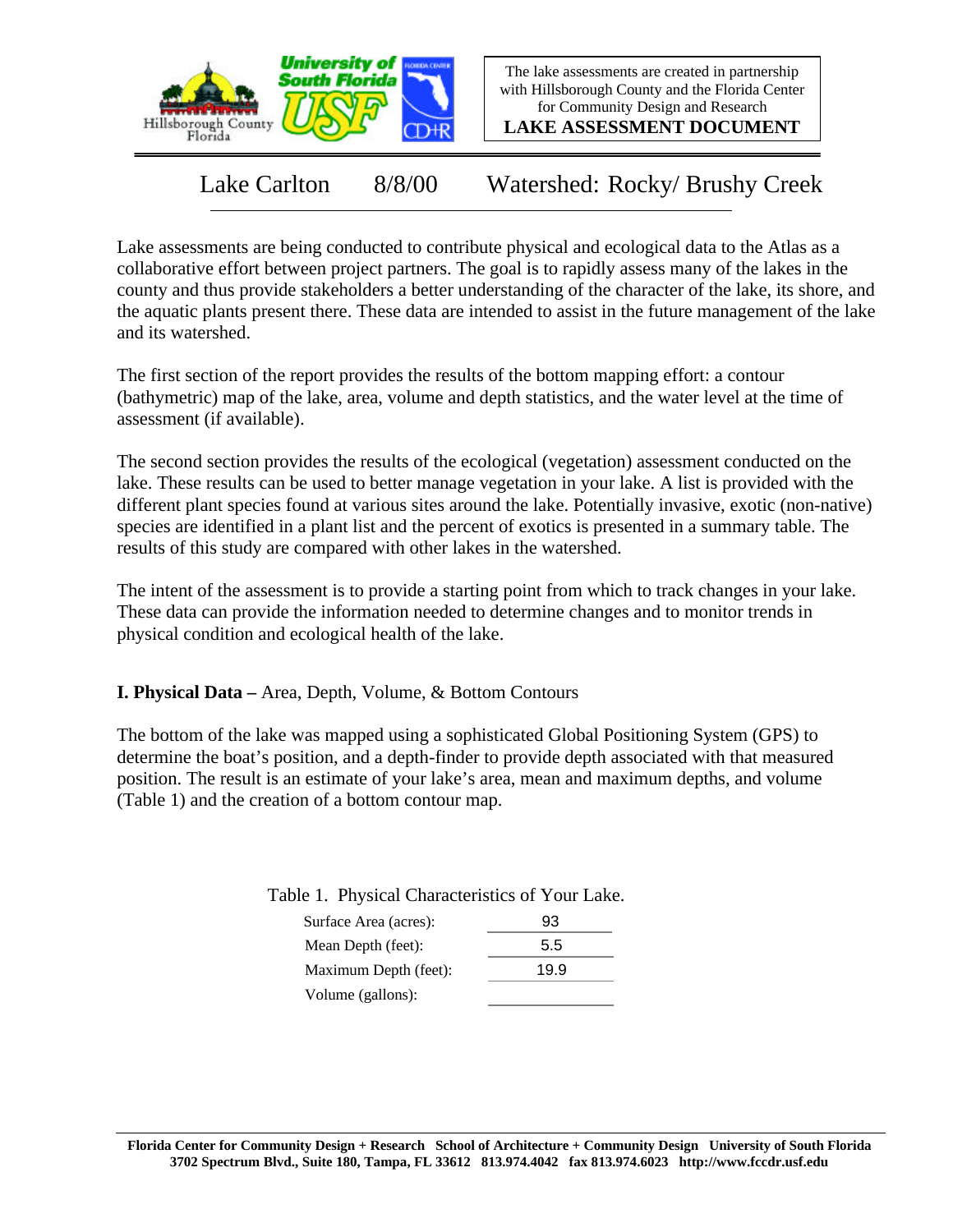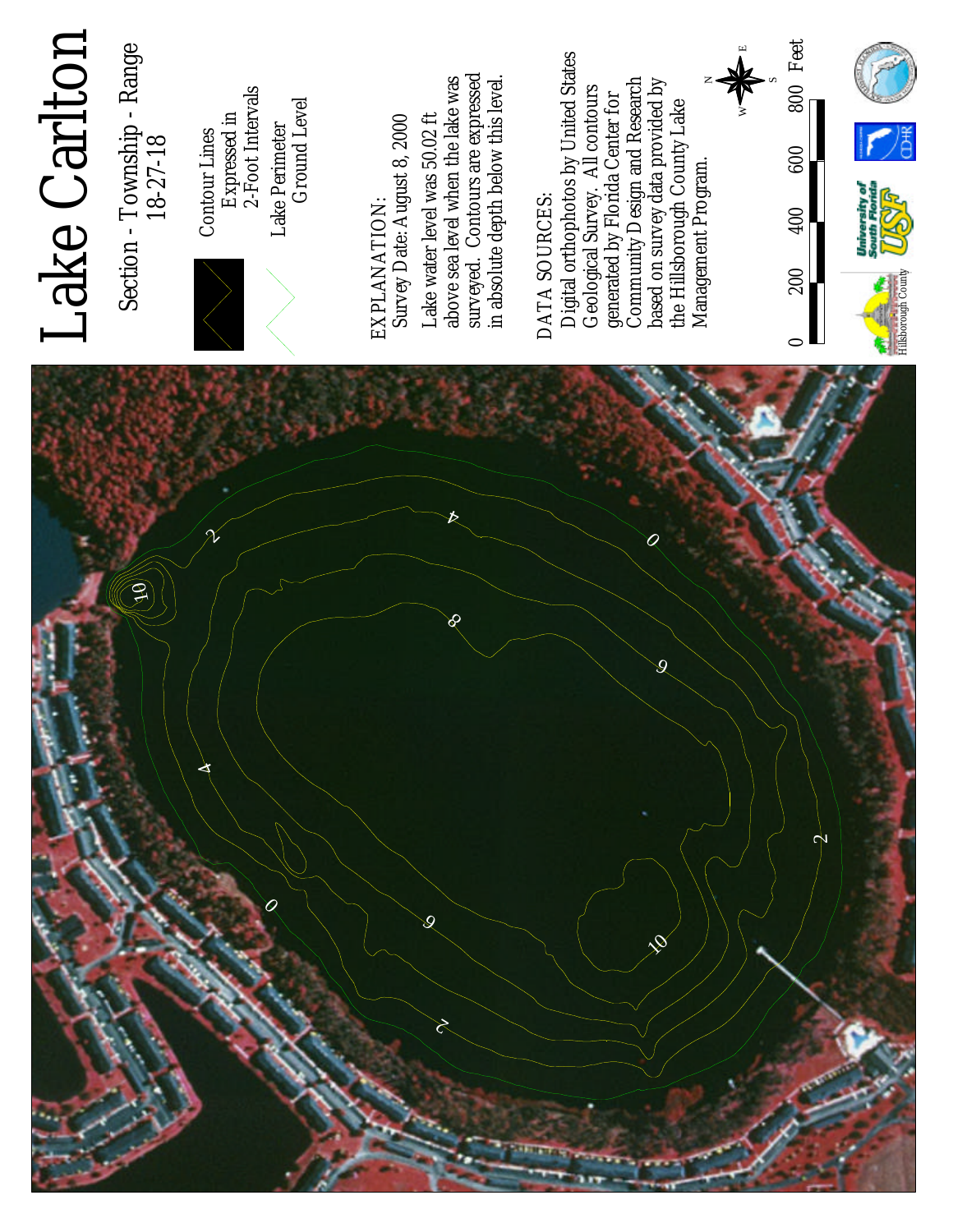

**LAKE ASSESSMENT DOCUMENT**

Lake Carlton 8/8/00 Watershed: Rocky/ Brushy Creek

## **II. Ecological Data**

Aquatic Plant Survey

Approximately equispaced sites are haphazardly mapped around the lake and the aquatic plants at each site are surveyed. The total number of species from all sites is used to approximate the total diversity of aquatic plants and the percent of invasive-exotic plants on the lake and in the watershed (Table 2). Many of these plants are considered ecologically harmful, as they tend to out-compete native species. Such "nuisance" plants can also make boating and other recreational activities difficult or impossible. The common and scientific names of plant species found on your lake are listed in Table 3.

> Table 2. Comparison of species diversity between your lake and other assessed lakes located within your watershed.

|                        |     | Lake Carlton Rocky/ Brushy Creek<br>(Average) |
|------------------------|-----|-----------------------------------------------|
| Number of Taxa:        | 30  | 35                                            |
| Percent Exotic Plants: | 13% | 18%                                           |

Table 3. Botanical and common names of the most commonly found plants on your lake. Percent frequency (of occurence), habit (location where found), status (native or exotic), and EPPC status are provided.

| Common Name                            | <b>Plant Species</b>      | Frequency | Habit     | <b>Status</b> | <b>EPPC</b> |
|----------------------------------------|---------------------------|-----------|-----------|---------------|-------------|
| Sedge                                  | Cyperus spp.              | 100%      | Emergent  | Unknown       | <b>NL</b>   |
| Water Primroses, Primrosewillow        | Ludwigia spp.             | 100%      | Emergent  | Unknown       | NL.         |
| Sedge                                  | Scirpus spp.              | 85%       | Emergent  | Unknown       | NL.         |
| Cypress                                | Taxodium spp.             | 85%       | Emergent  | Native        | NL.         |
| Creeping Primrosewillow, Red Ludwigia  | Ludwigia repens           | 77%       | Emergent  | Native        | NL.         |
| <b>Torpedo Grass</b>                   | Panicum repens            | 77%       | Emergent  | Exotic        |             |
| Laurel Oak; Diamond Oak                | Quercus laurifolia        | 77%       | Emergent  | <b>Native</b> | <b>NL</b>   |
| Baldwin's Spikerush, Roadgrass         | Eleocharis baldwinii      | 69%       | Submersed | <b>Native</b> | NL.         |
| Maidencane                             | Panicum hemitomon         | 69%       | Emergent  | Native        | NL          |
| Crowngrass                             | Paspalum spp.             | 69%       | Emergent  | Unknown       | Unknow      |
| Water Hyacinth                         | Eichhornia crassipes      | 62%       | Floating  | Exotic        |             |
| Water Paspalum                         | Paspalum repens           | 54%       | Emergent  | Unknown       | NL.         |
| Southern Red Maple                     | Acer rubrum var. trilobum | 46%       | Emergent  | Native        | <b>NL</b>   |
| Manyflower Marshpennywort, Water Penny | Hydrocotyl umbellata      | 38%       | Emergent  | Native        | NL.         |
| Pine Tree                              | Pinus spp.                | 38%       | Emergent  | Native        | NL.         |
| <b>Pickerel Weed</b>                   | Pontederia cordata        | 38%       | Emergent  | Native        | <b>NL</b>   |

Florida Center for Community Design + Research School of Architecture + Community Design University of South Florida 3702 Spectrum Blvd., Suite 180, Tampa, FL 33612 813.974.4042 fax 813.974.6023 http://www.fccdr.usf.edu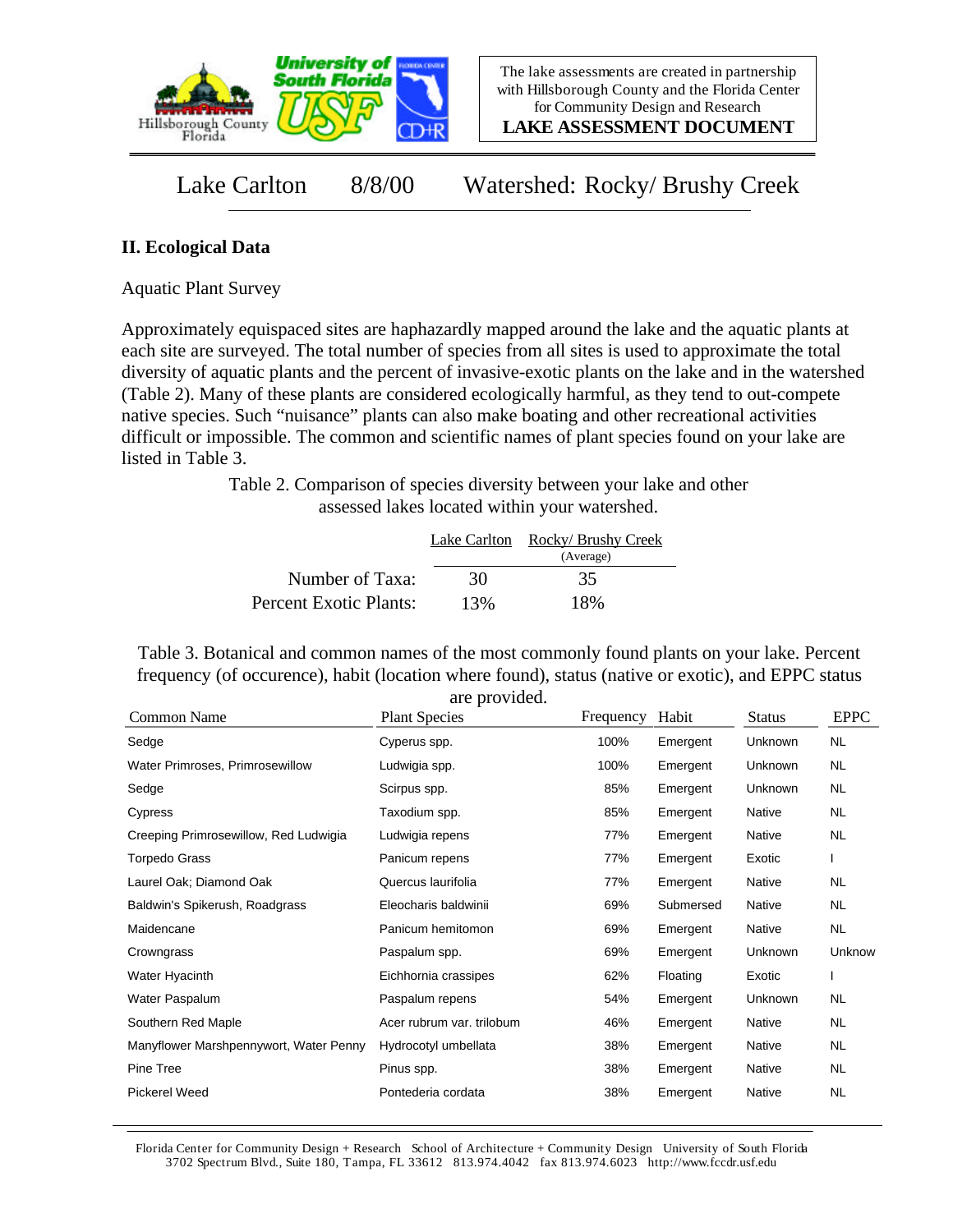## Lake Carlton 8/8/00 Watershed: Rocky/ Brushy Creek

| Swamp Fern                       | Blechnum serrulatum         | 31% | Emergent | Native  | <b>NL</b> |
|----------------------------------|-----------------------------|-----|----------|---------|-----------|
| Common Buttonbush                | Cephalanthus occidentalis   | 31% | Emergent | Native  | NL        |
| Willow                           | Salix spp.                  | 31% | Emergent | Native  | NL        |
| Unidentified Plant Species       | UNKNOWN SPP                 | 23% | Unknown  | Unknown | Unknow    |
| Algal Mats, Floating             | Algal spp.                  | 15% | Floating | Unknown | Unknow    |
| <b>Alligator Weed</b>            | Alternanthera philoxeroides | 15% | Emergent | Exotic  | Ш         |
| Swamp Rosemallow, Swamp Hibiscus | Hibiscus grandiflorus       | 15% | Emergent | Native  | <b>NL</b> |
| Punk Tree, Melaleuca             | Melaleuca quinquenervia     | 15% | Emergent | Exotic  |           |
| Climbing Hempvine                | Mikania scandens            | 15% | Emergent | Native  | <b>NL</b> |
| <b>Atlantic White Cedar</b>      | Chamaecyparis thyoides      | 8%  | Emergent | Native  | <b>NL</b> |
| Wax Myrtle                       | Myrica cerifera             | 8%  | Emergent | Native  | NL.       |
| Smartweed, Knotweed              | Polygonum spp.              | 8%  | Emergent | Native  | NL.       |
| Cattails                         | Typha spp.                  | 8%  | Emergent | Native  | <b>NL</b> |
| <b>Yellow-eyed Grass</b>         | Xyris spp.                  | 8%  | Emergent | Native  | <b>NL</b> |

Florida Center for Community Design + Research School of Architecture + Community Design University of South Florida 3702 Spectrum Blvd., Suite 180, Tampa, FL 33612 813.974.4042 fax 813.974.6023 http://www.fccdr.usf.edu